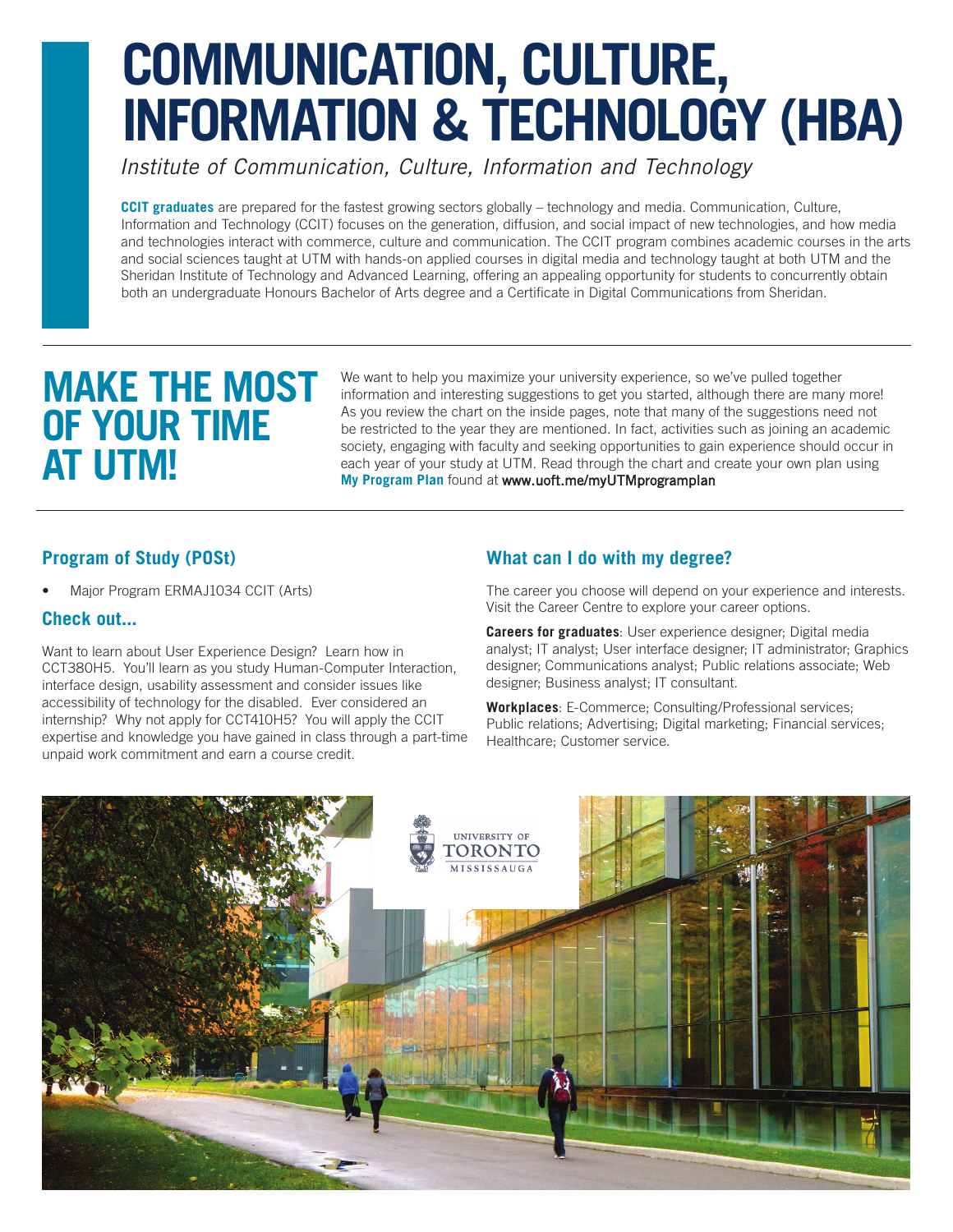# **HOW TO USE THIS PROGRAM PLAN**

Read through each year. Investigate what appeals to you here and in any other Program Plans that apply to you.

Visit **www.utm.utoronto.ca/program-plans** to create your own plan using **My Program Plan**. Update your plan yearly.

# EAR

d vear and higher, attain 4.0 credits: 4 half credit courses ry UTM 300/400 level CCT/VCC course and 4 half credit from any Sheridan 300/400 level CCT course.

# **CCIT** MAJOR Program Plan

\*Consult the Academic Calendar for greater detail on course requirements, program notes and degree requirements.



|                                                   | 1 <sup>ST</sup> YEAR                                                                                                                                                                                                                                                                                                                                                                                     | 2 <sup>ND</sup> YEAR                                                                                                                                                                                                                                                                                                                                                                                                                          | 3RD Y                                                                                     |
|---------------------------------------------------|----------------------------------------------------------------------------------------------------------------------------------------------------------------------------------------------------------------------------------------------------------------------------------------------------------------------------------------------------------------------------------------------------------|-----------------------------------------------------------------------------------------------------------------------------------------------------------------------------------------------------------------------------------------------------------------------------------------------------------------------------------------------------------------------------------------------------------------------------------------------|-------------------------------------------------------------------------------------------|
| <b>PLAN YOUR</b><br><b>ACADEMICS*</b>             | Enrol in CCT109H5 and 110H5.<br>Choose a program of study (Subject POSt) once you<br>complete 4.0 credits. Use the Degree Explorer and the<br>Academic Calendar to plan your degree.<br>Develop foundational academic skills and strategies by<br>enrolling in a <b>utmONE</b> course. Build community and gain<br>academic support through LAUNCH. Join a RGASC Peer<br><b>Facilitated Study Group.</b> | Enrol in CCT204H5, 208H5 and 218H5. Attain 0.5 credit<br>from CCT200H5/206H5/210H5/222H5 and 0.5 credit<br>from CCT205/207H5/212H5/250H5. In addition to 0.5<br>credit from any 200-level CCT course.<br>Throughout your undergraduate degree:<br>use the <b>Degree Explorer</b> to ensure you complete your<br>degree and program requirements<br>see the Office of the Registrar and the ICCIT<br><b>Undergraduate Program Coordinator.</b> | For third<br>from an<br>courses<br>Conside<br><b>CCT399</b><br>Prerequ<br><b>Training</b> |
| <b>BUILD</b><br><b>SKILLS</b>                     | Use the Co-Curricular Record (CCR). Search for<br>opportunities beyond the classroom, and keep track of<br>your accomplishments.<br>Attend the Get Experience Fair through the Career Centre<br>(CC) to learn about on- and off-campus opportunities.<br>Attend the Experiential Education Fair.                                                                                                         | Use the Career Learning Network (CLNx) to find postings<br>for on- and off-campus work as well as the Work-Study<br>program.<br>Enhance your professional communication skills with<br>the Professional Experience Certificate in Digital Media,<br><b>Communication and Technology.</b> Enrol in CCT273H5, a<br>required course for the certificate.                                                                                         | Want to<br>Commu<br>Attend<br>about in<br>Enrich y<br>with top<br>coding,                 |
| <b>BUILD A</b><br><b>NETWORK</b>                  | Networking simply means talking to people and<br>developing relationships with them. Start by joining the<br>ICCIT Council; attend their Meet the Profs Night. Follow<br>the department @iccitutm.<br>Visit the UTM Library Reference Desk.                                                                                                                                                              | Do you have a professor you really like or connect with?<br>Ask them a question during office hours. Discuss an<br>assignment. Go over lecture material. Don't be shy! Learn<br>Tips On How to Approach a Professor available through the<br>Experiential Education Unit (EEU).<br>Join the ICCIT Student Mentorship Program to connect with<br>upper-year ICCIT peers and for opportunities to build your<br>professional networks.          | Establis<br>Do you<br>of the In                                                           |
| <b>BUILD A</b><br><b>GLOBAL</b><br><b>MINDSET</b> | Attend events held by the International Education Centre<br>(IEC), whether you are an international or domestic<br>student. Explore your culture and other cultures through<br>weekly/regular conversations, Language Conversation<br><b>Circles,</b> debates, and activities to enhance your global<br>and intercultural mindset.                                                                       | Engage in programs like the <b>Global and Intercultural</b><br>Fluency Training Series (GIFTS) or learn about and prepare<br>for a future UTM Abroad Experience through the IEC to<br>strengthen and enhance your intercultural skill set, and<br>learn about other cultures while sharing your own!                                                                                                                                          | Earn cro<br>one of 1<br><b>Based E</b>                                                    |
| <b>PLAN</b><br><b>FOR YOUR</b><br><b>FUTURE</b>   | Attend the Program Selection & Career Options workshop<br>offered by the Office of the Registrar and the CC.<br>Check out Careers by Major at the CC to see potential<br>career options.                                                                                                                                                                                                                 | Explore careers through the CC's Job Shadowing Program.<br>Considering further education? Attend the CC's Further<br>Education Showcase. Talk to professors - they are<br>potential mentors and references.                                                                                                                                                                                                                                   | What's<br>Entering<br>Career<br>book a<br>Conside<br>prepare<br>options                   |

develop digital media resources? Check out the CSE **Communications Assistant** position.

an ICCIT Internship Information Session and learn more nternships. Check your email for details.

your learning experience with an **ICCIT Media Skills workshop** pics from UXD, video/audio editing to virtual reality, AI, API, copy writing, and more!

sh a professional presence on social media (e.g., LinkedIn).

have innovative business ideas? Visit **ICUBE** in the lower level nnovation Complex to receive expert advice.

**edits overseas!** Apply to study for a summer, term or year at 140+ universities. Speak to the IEC for details about **Course Exchange,** funding and travel safety.

your next step after undergrad?

g the workforce? Evaluate your career options through a CC **Counselling appointment**. Create a job search strategy — CC **Employment Strategies appointment.** 

ering further education? Research application requirements, for admission tests (LSAT, GMAT) and research funding (OGS, SSHRC).

er applying for **Research Opportunity Program (ROP)** courses CCT399Y and CCT499Y. Visit the EEU website for **ROP Course Prerequisites**. Attend the RGASC's **Program for Accessing Research Training (P.A.R.T.)** to enhance your research skills. Consider CCT404H5 Integrative Design Project to learn more about the future of workplace technologies, virtual teams and experience the possibilities for work in the future.

## **4TH OR FINAL YEAR**

Ensure you have attained a half credit at the 400 level from a UTM CCT/VCC course and a half credit at the 400 level from any Sheridan CCT course.

Log on to ACORN and request graduation.

Consider a practical work-based experience through the internship courses CCT410H5 and CCT411H5. Speak to the **ICCIT Internship Coordinator.** 

Join a professional association. Check out the **Society of Graphic Designers of Canada** and **Canadian Communication Association**.

Go to a conference such as UTM's **Young Entrepreneurs Conference** and the **Technology & Creativity Conference**.

Learn about working abroad. Read up on worldwide employment trends and industry outlooks through **GoinGlobal**. Attend the **Go Global Expo**. See if you are eligible for **International Experience Canada**.

Market your skills to employers. Get your **resume critiqued** at the CC. Attend the CC workshop **Now That I'm Graduating What's Next?**

Write a strong application for further education. Attend the CC's **Mastering the Personal Statement workshop**.

Revised on: 8/16/2021 Visit **www.utm.utoronto.ca/program-plans** for the online version and links.